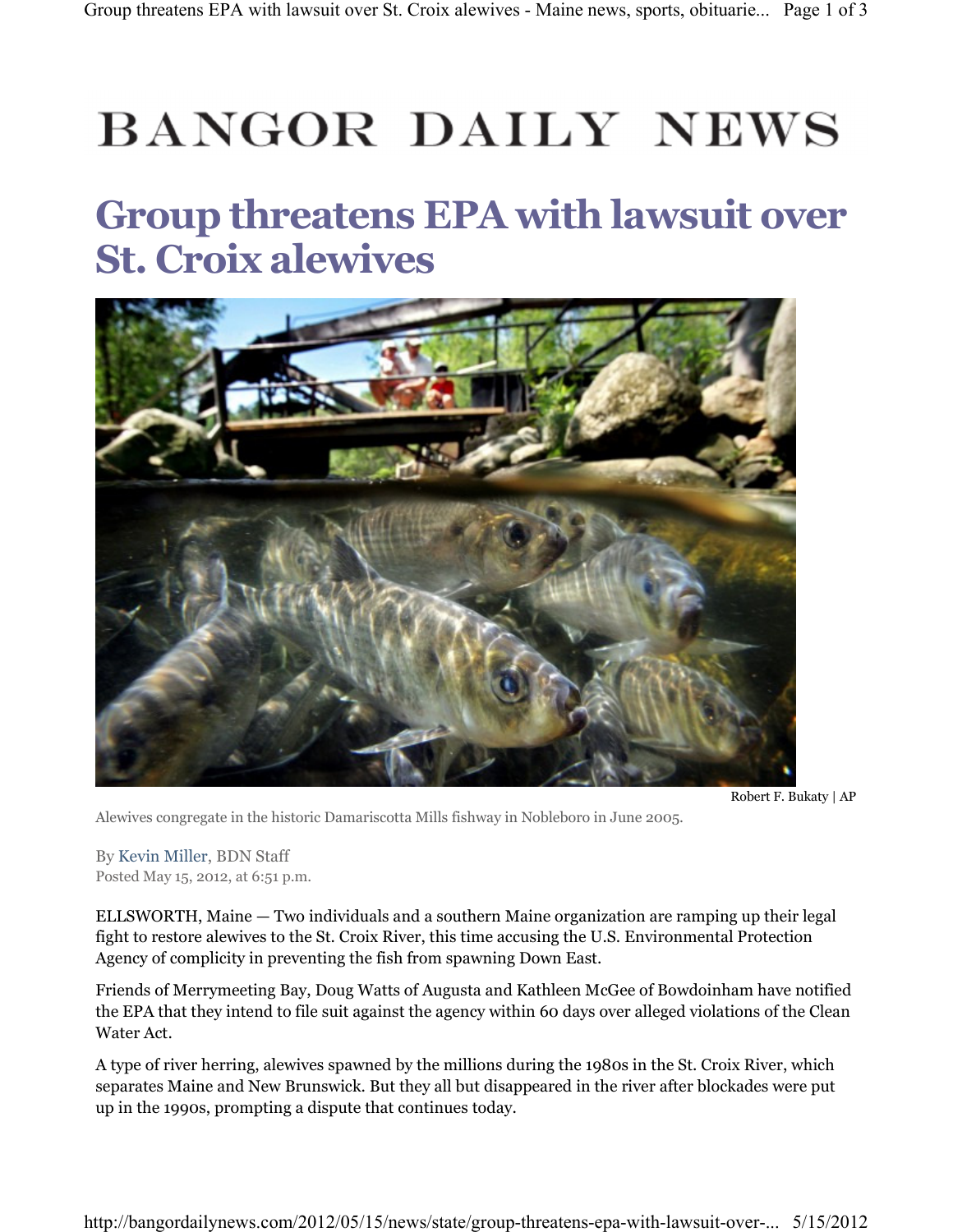The complainants are trying to overturn a 2008 state law that blocks the passage of sea-run alewives above Grand Falls Dam near the Washington County town of Princeton. The 2008 law was viewed as a compromise in the pitched cross-border battle over the lowly fish.

Fishing guides, sporting camp owners and others want to keep alewives out of the upper St. Croix watershed because they say large spawning runs will ruin the economically important smallmouth bass fishery. The other side accuses the state of purposefully suppressing an ecologically important indigenous fish species based on false fears that alewives will harm bass, a non-native fish introduced by sportsmen.

Friends of Merrymeeting Bay and the two individuals are poised to press the EPA on the alewife issue based on feedback from a judge in an earlier, unsuccessful federal suit against the state of Maine. Specifically, the complainants charge that the EPA has neglected to enforce a provision of the Clean Water Act that would require the federal agency to review any changes to water quality as a result of the fish passage blockades at Grand Falls Dam.

"What the Maine Legislature did in response to a few shrill voices is absolutely unconscionable and in total violation of the Clean Water Act," Ed Friedman, chairman of Friends of Merrymeeting Bay, said in a statement. "By ignoring this, the EPA has only added insult to injury. Neither fish species dependent on river herring, nor the endangered Gulf of Maine ground-fishing industry can afford the continued collapse of St. Croix alewives."

A representative from the EPA could not be reached for comment Tuesday afternoon.

Patrick Keliher, commissioner of the Maine Department of Marine Resources, said the state is waiting for the International Joint Commission to complete an alewife restoration proposal that has been in the works for several years. The International Joint Commission is the body that works to resolve disputes over waters separating the U.S. and Canada.

Keliher said that if the commission puts forward a plan, Maine hopes any proposed restoration attempts would take place at a slow pace so that the state can take steps to minimize any impacts on the bass fishery.

As for the threatened lawsuit against the EPA, Keliher declined to respond, saying Friends of Merrymeeting Bay "usually takes extreme approaches to try to find solutions to issues."

The group and its partners have been successful in the past, however.

For instance, Watts and Friends of Merrymeeting Bay filed a petition in 2005 to classify populations of Atlantic salmon in the Kennebec River as an endangered species. In 2008, they followed up with a federal suit attempting to force the federal agencies to make a decision on the petition. In 2009, federal agencies expanded the endangered species listing for salmon in Maine to include all of the Penobscot River as well as the Kennebec and Androscoggin rivers.

Asked why a Bowdoinham-based organization is getting heavily involved in St. Croix alewives, Friedman said the health of alewives is a much broader issue. Alewives are considered an important forage fish, especially for groundfish, and occasionally are used as bait by commercial fishermen.

"There is a direct connection between what happens in the St. Croix River and in the Gulf of Maine, and there is a direct connection between what happens in the Gulf of Maine and what happens in Merrymeeting Bay," Friedman said.

http://bangordailynews.com/2012/05/15/news/state/group-threatens-epa-with-lawsuit-over-st-croixalewives/ printed on May 15, 2012